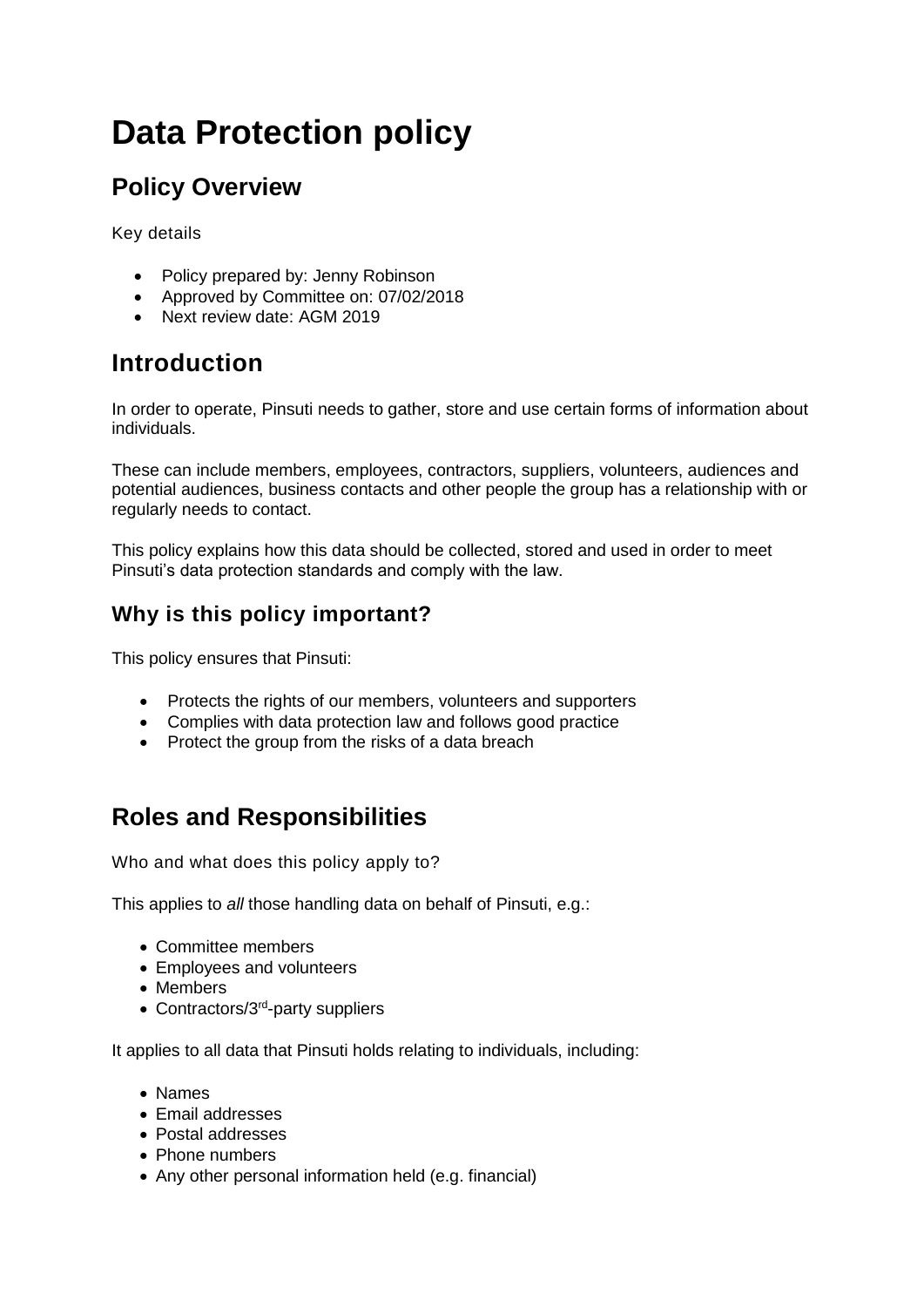### **Roles and responsibilities**

*Everyone* who has access to data as part of Pinsuti has a responsibility to ensure that they adhere to this policy.

#### **Data controller**

The Data Controller for Pinsuti is the Membership Secretary – current post holder Jenny Robinson. They, together with the committee, are responsible for why data is collected and how it will be used. Any questions relating to the collection or use of data should be directed to the Data Controller.

## **Data Protection Principles**

#### **1. We fairly and lawfully process personal data**

Pinsuti will only collect data where lawful and where it is necessary for the legitimate purposes of the group.

- A member's name and contact details will be collected when they first join the group, and will be used to contact the member regarding group membership administration and activities. Other data may also subsequently be collected in relation to their membership, including on their payment history for 'subs'.
- The name and contact details of volunteers, committee members, employees and contractors will be collected when they take up a position, and will be used to contact them regarding group administration related to their role.

Further information, including personal financial information and criminal records information may also be collected in specific circumstances where lawful and necessary (in order to process payment to the person or in order to carry out a DBS check).

- An individual's name and contact details may be collected when they make a booking for an event. This will be used to contact them about their booking and to allow them entry to the event.
- An individual's name, contact details and other details may be collected at any time (including when booking tickets or at an event), with their consent, in order for Pinsuti to communicate with them about group activities, and/or for Direct Marketing. See 'Direct Marketing' below.

#### **2. We only collect and use personal data for specified and lawful purposes.**

When collecting data, Pinsuti will always explain to the subject why the data is required and what it will be used for, e.g.

*"Please enter your email address in the form below. We need this so that we can send you email updates for group administration including about rehearsal and concert schedules, subs payments and other business."*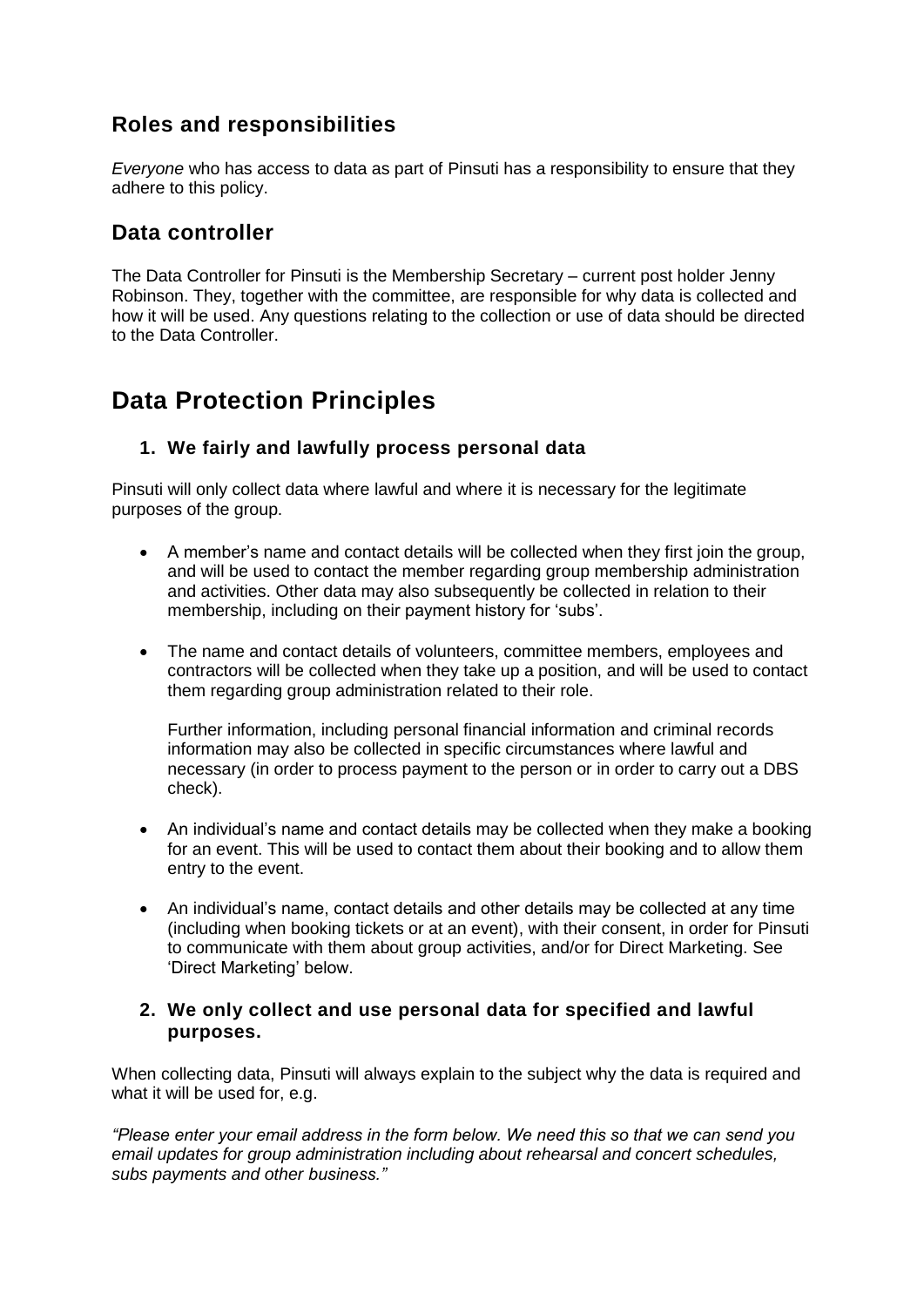We will never use data for any purpose other than that stated or that can be considered reasonably to be related to it. For example, we will never pass on personal data to  $3<sup>rd</sup>$  parties without the explicit consent of the subject.

#### **3. We ensure any data collected is relevant and not excessive**

Pinsuti will not collect or store more data that the minimum information required for its intended purpose.

E.g. we need to collect telephone numbers from members in order to be able to contact them about group administration, but data on their marital status or sexuality will *not* be collected, since it is unnecessary and excessive for the purposes of group administration.

#### **4. We ensure data is accurate and up-to-date**

Pinsuti will ask members, volunteers and staff to check and update their data on an annual basis.

Any individual will be able to update their data at any point by contacting the Data **Controller** 

#### **5. We ensure data is not kept longer than necessary**

Pinsuti will keep data on individuals for no longer than 12 months after our involvement with the individual has stopped, unless there is a legal requirement to keep records.

#### **6. We process data in accordance with individuals' rights**

The following requests can be made in writing to the Data Controller:

- Members, volunteers and supporters can request to see any data stored on or about them. Any such request will be actioned within 14 days of the request being made.
- Members and supporters can request that any inaccurate data held on them is updated. Any such request will be actioned within 14 days of the request being made.
- Members and supporters can request to stop receiving any marketing communications. Any such request will be actioned within 14 days of the request being made.
- Members and supporters can object to any storage or use of their data that might cause them substantial distress of damage. Any such objection will be considered by the committee, and a decision communicated within 30 days of the request being made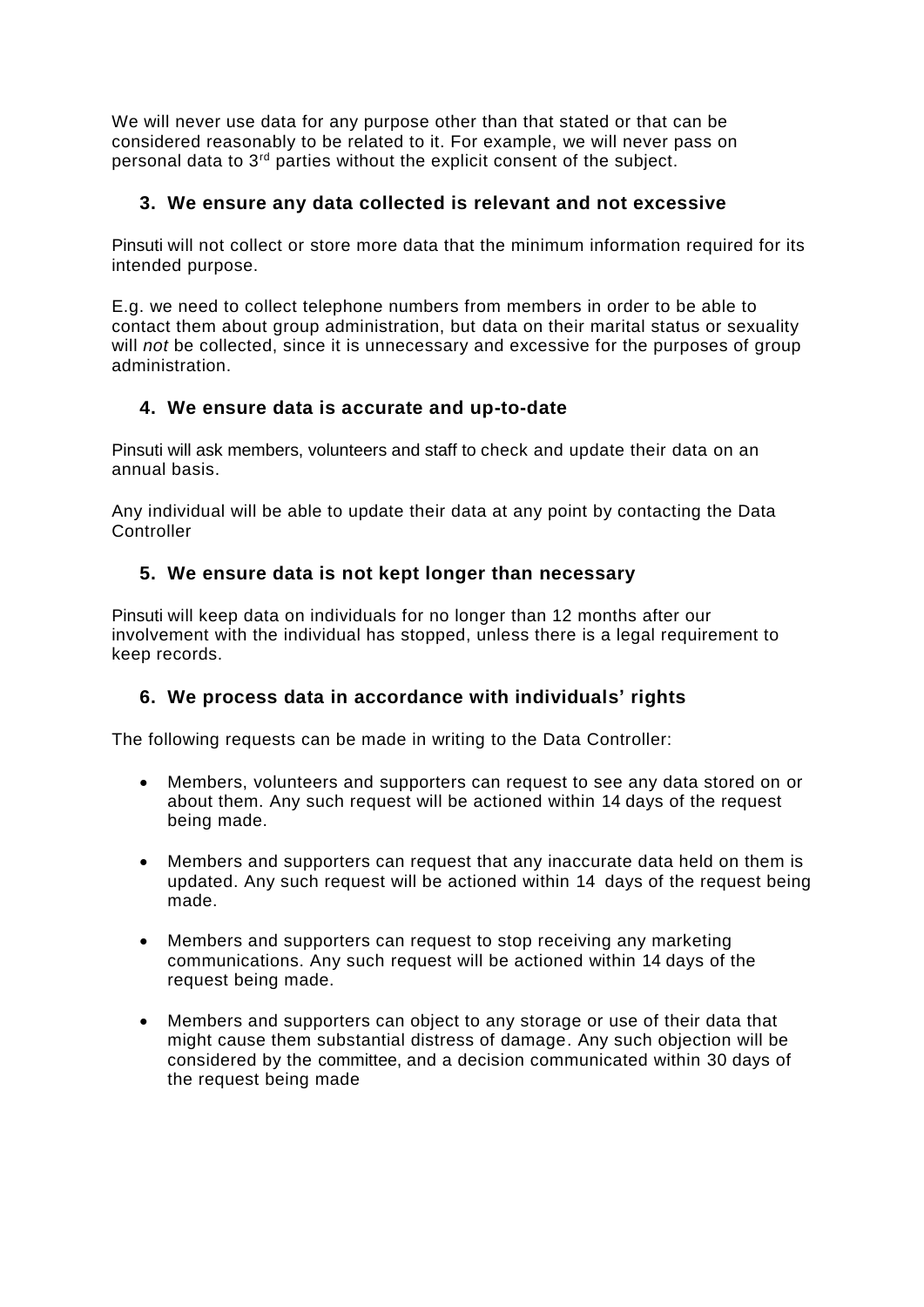#### **7. We keep personal data secure**

Pinsuti will ensure that data held by us is kept secure.

- Electronically-held data will be held within a password-protected and secure environment
- Passwords for electronic data files will be re-set each time an individual with data access leaves their role/position
- Physically-held data (e.g. membership forms or email sign-up sheets) will be stored in a locked cupboard
- Keys for locks securing physical data files should be collected by the Data Controller from any individual with access if they leave their role/position. The codes on combination locks should be changed each time an individual with data access leaves their role/position
- Access to data will only be given to relevant trustees/committee members/contractors where it is clearly necessary for the running of the group. The Data Controller will decide in what situations this is applicable and will keep a master list of who has access to data

#### **8. Transfer to countries outside the EEA**

Pinsuti will not transfer data to countries outside the European Economic Area (EEA), unless the country has adequate protection for the individual (e.g. USA).

### **Member to Member Contact**

#### **We only share members' data with other members with the subject's prior consent**

As a membership organisation Pinsuti encourages communication between members.

To facilitate this:

• Members can request the personal contact data of other members in writing via the Data controller or Membership Secretary. These details will be given, as long as they are for the purposes of contacting the subject (e.g. an email address, not financial or health data) and the subject consents to their data being shared with other members in this way.